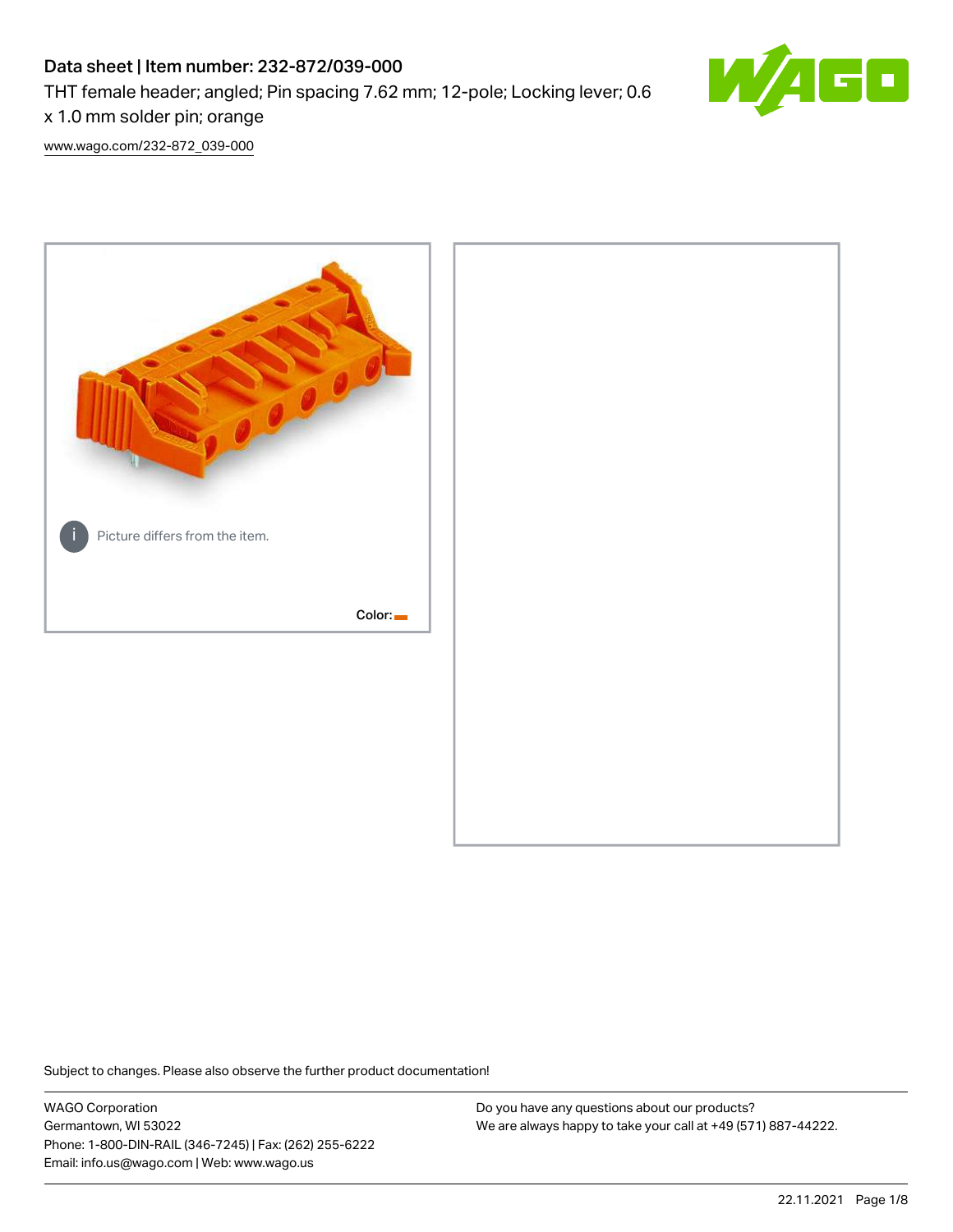

Dimensions in mm

 $L =$  (pole no.  $-1$ ) x pin spacing  $+5.08$  mm

Distance to first solder pin: 2.2 mm

2- to 3-pole female connectors – one latch only

#### Item description

- **Horizontal or vertical PCB mounting via straight or angled solder pins**
- For board-to-board and board-to-wire connections
- $\blacksquare$ Touch-proof PCB outputs
- $\blacksquare$ Easy-to-identify PCB inputs and outputs
- **Now With coding fingers**

Subject to changes. Please also observe the further product documentation!

WAGO Corporation Germantown, WI 53022 Phone: 1-800-DIN-RAIL (346-7245) | Fax: (262) 255-6222 Email: info.us@wago.com | Web: www.wago.us

Do you have any questions about our products? We are always happy to take your call at +49 (571) 887-44222.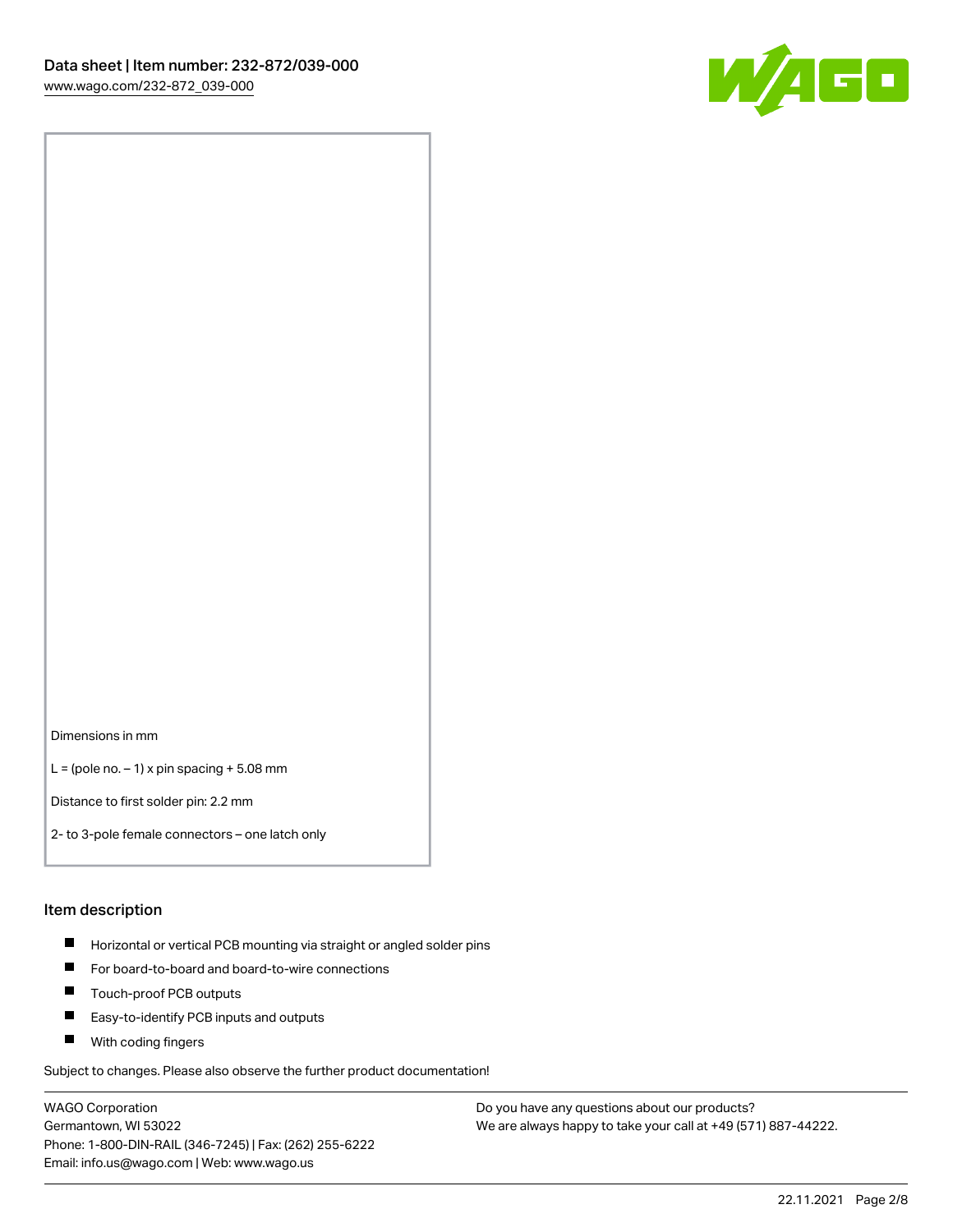

# Data

| Safety information 1 | The <i>MCS – MULTI CONNECTION SYSTEM</i> includes connectors<br>without breaking capacity in accordance with DIN EN 61984. When<br>used as intended, these connectors must not be connected<br>/disconnected when live or under load. The circuit design should<br>ensure header pins, which can be touched, are not live when<br>unmated. |
|----------------------|--------------------------------------------------------------------------------------------------------------------------------------------------------------------------------------------------------------------------------------------------------------------------------------------------------------------------------------------|
| Variants:            | Other pole numbers<br>3.8 mm pin projection for male headers with straight solder pins<br>Gold-plated or partially gold-plated contact surfaces<br>Other versions (or variants) can be requested from WAGO Sales or<br>configured at https://configurator.wago.com/                                                                        |

# Electrical data

## IEC Approvals

| Ratings per                 | IEC/EN 60664-1                                                       |  |
|-----------------------------|----------------------------------------------------------------------|--|
| Rated voltage (III / 3)     | 500 V                                                                |  |
| Rated surge voltage (III/3) | 6 <sub>k</sub> V                                                     |  |
| Rated voltage (III/2)       | 630 V                                                                |  |
| Rated surge voltage (III/2) | 6 <sub>k</sub> V                                                     |  |
| Nominal voltage (II/2)      | 1000V                                                                |  |
| Rated surge voltage (II/2)  | 6 <sub>k</sub> V                                                     |  |
| Rated current               | 12A                                                                  |  |
| Legend (ratings)            | (III / 2) $\triangleq$ Overvoltage category III / Pollution degree 2 |  |

## UL Approvals

| Approvals per                  | UL 1059 |
|--------------------------------|---------|
| Rated voltage UL (Use Group B) | 300 V   |
| Rated current UL (Use Group B) | 15 A    |
| Rated voltage UL (Use Group D) | 300 V   |
| Rated current UL (Use Group D) | 10 A    |

# Ratings per UL

| Rated voltage UL 1977 | 600 V |
|-----------------------|-------|
| Rated current UL 1977 |       |

Subject to changes. Please also observe the further product documentation!

| <b>WAGO Corporation</b>                                | Do you have any questions about our products?                 |
|--------------------------------------------------------|---------------------------------------------------------------|
| Germantown, WI 53022                                   | We are always happy to take your call at +49 (571) 887-44222. |
| Phone: 1-800-DIN-RAIL (346-7245)   Fax: (262) 255-6222 |                                                               |
| Email: info.us@wago.com   Web: www.wago.us             |                                                               |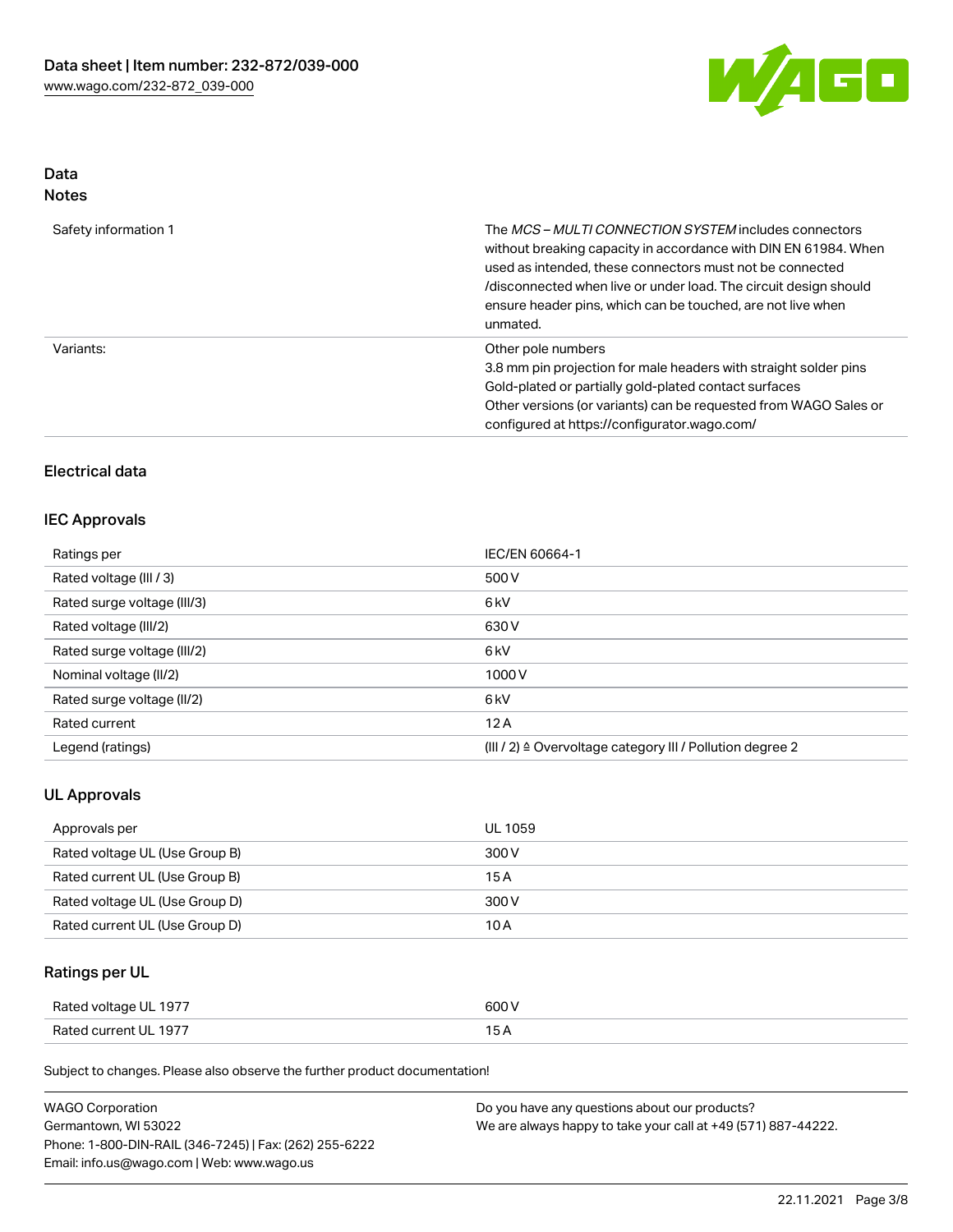

# CSA Approvals

| Approvals per                   | <b>CSA</b>            |  |
|---------------------------------|-----------------------|--|
| Rated voltage CSA (Use Group B) | 300V                  |  |
| Rated current CSA (Use Group B) | 15A                   |  |
| Rated voltage CSA (Use Group D) | 300V                  |  |
| Rated current CSA (Use Group D) | 10A                   |  |
| <b>Connection data</b>          |                       |  |
| Total number of potentials      | 12                    |  |
| Number of connection types      | 1                     |  |
| Number of levels                | 1                     |  |
| <b>Connection 1</b>             |                       |  |
| Number of poles                 | 12                    |  |
| Physical data                   |                       |  |
| Pin spacing                     | 7.62 mm / 0.3 inch    |  |
| Width                           | 104.7 mm / 4.122 inch |  |
| Height                          | 16.6 mm / 0.654 inch  |  |
| Height from the surface         | 11.6 mm / 0.457 inch  |  |
| Depth                           | 18.25 mm / 0.719 inch |  |
| Solder pin length               | 5 <sub>mm</sub>       |  |
| Solder pin dimensions           | $0.6 \times 1$ mm     |  |

## Plug-in connection

| Contact type (pluggable connector) | Female header |
|------------------------------------|---------------|
| Connector (connection type)        | for PCB       |
| Mismating protection               | No            |
| Mating direction to the PCB        | 0°            |
| Locking of plug-in connection      | locking lever |

# PCB contact

| or                     | ГHТ                                 |
|------------------------|-------------------------------------|
| `∩ntor                 |                                     |
| Solder pin arrangement | e entire female connector (in-line) |

Subject to changes. Please also observe the further product documentation!

Drilled hole diameter with tolerance  $1.3$   $(+0.1)$  mm

| <b>WAGO Corporation</b>                                | Do you have any questions about our products?                 |
|--------------------------------------------------------|---------------------------------------------------------------|
| Germantown. WI 53022                                   | We are always happy to take your call at +49 (571) 887-44222. |
| Phone: 1-800-DIN-RAIL (346-7245)   Fax: (262) 255-6222 |                                                               |
| Email: info.us@wago.com   Web: www.wago.us             |                                                               |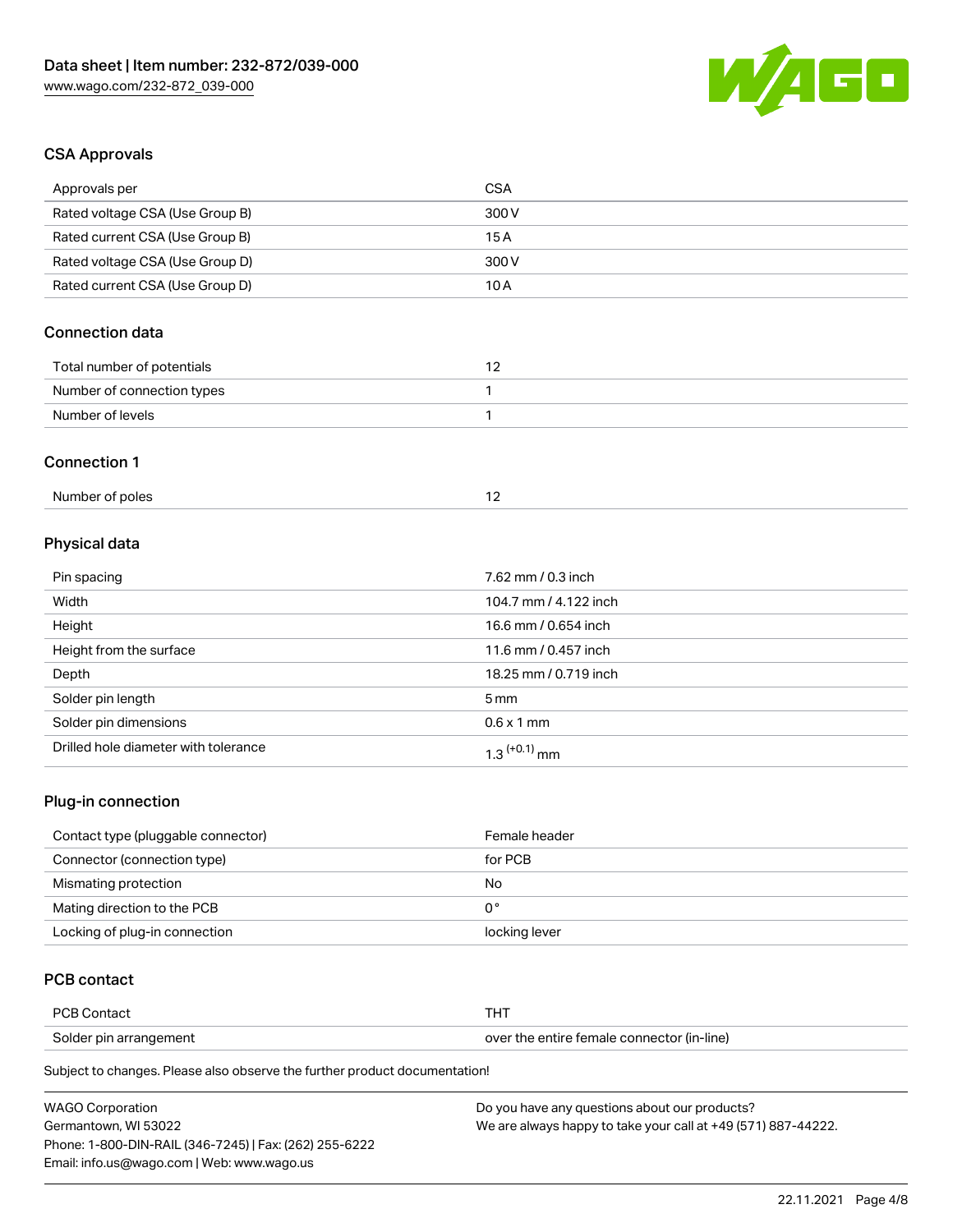

Number of solder pins per potential 1

#### Material data

| Color                       | orange           |
|-----------------------------|------------------|
| Material group              |                  |
| Insulation material         | Polyamide (PA66) |
| Flammability class per UL94 | V <sub>0</sub>   |
| Contact material            | Copper alloy     |
| Contact plating             | tin-plated       |
| Fire load                   | $0.283$ MJ       |
| Weight                      | 14.1 g           |

## Environmental requirements

| Limit temperature range<br>. | +85 °C<br>-60 |  |
|------------------------------|---------------|--|
|------------------------------|---------------|--|

## Commercial data

| Product Group         | 3 (Multi Conn. System) |
|-----------------------|------------------------|
| PU (SPU)              | 10 Stück               |
| Packaging type        | box                    |
| Country of origin     | DE                     |
| <b>GTIN</b>           | 4017332538749          |
| Customs tariff number | 85366990990            |

## Approvals / Certificates

#### Ship Approvals

| Logo | Approval                                                | <b>Additional Approval Text</b> | Certificate<br>name                |
|------|---------------------------------------------------------|---------------------------------|------------------------------------|
| ABS  | <b>ABS</b><br>American Bureau of Shipping               | -                               | $19-$<br>HG15869876-<br><b>PDA</b> |
|      | <b>DNV GL</b><br>Det Norske Veritas, Germanischer Lloyd | $\overline{\phantom{0}}$        | TAE000016Z                         |

#### UL-Approvals

| Logo | Approval                       | Additional Approval Text | Certificate<br>name |
|------|--------------------------------|--------------------------|---------------------|
|      | UR                             | <b>UL 1977</b>           | E45171              |
|      | Underwriters Laboratories Inc. |                          |                     |

Subject to changes. Please also observe the further product documentation!

| <b>WAGO Corporation</b>                                | Do you have any questions about our products?                 |
|--------------------------------------------------------|---------------------------------------------------------------|
| Germantown, WI 53022                                   | We are always happy to take your call at +49 (571) 887-44222. |
| Phone: 1-800-DIN-RAIL (346-7245)   Fax: (262) 255-6222 |                                                               |
| Email: info.us@wago.com   Web: www.wago.us             |                                                               |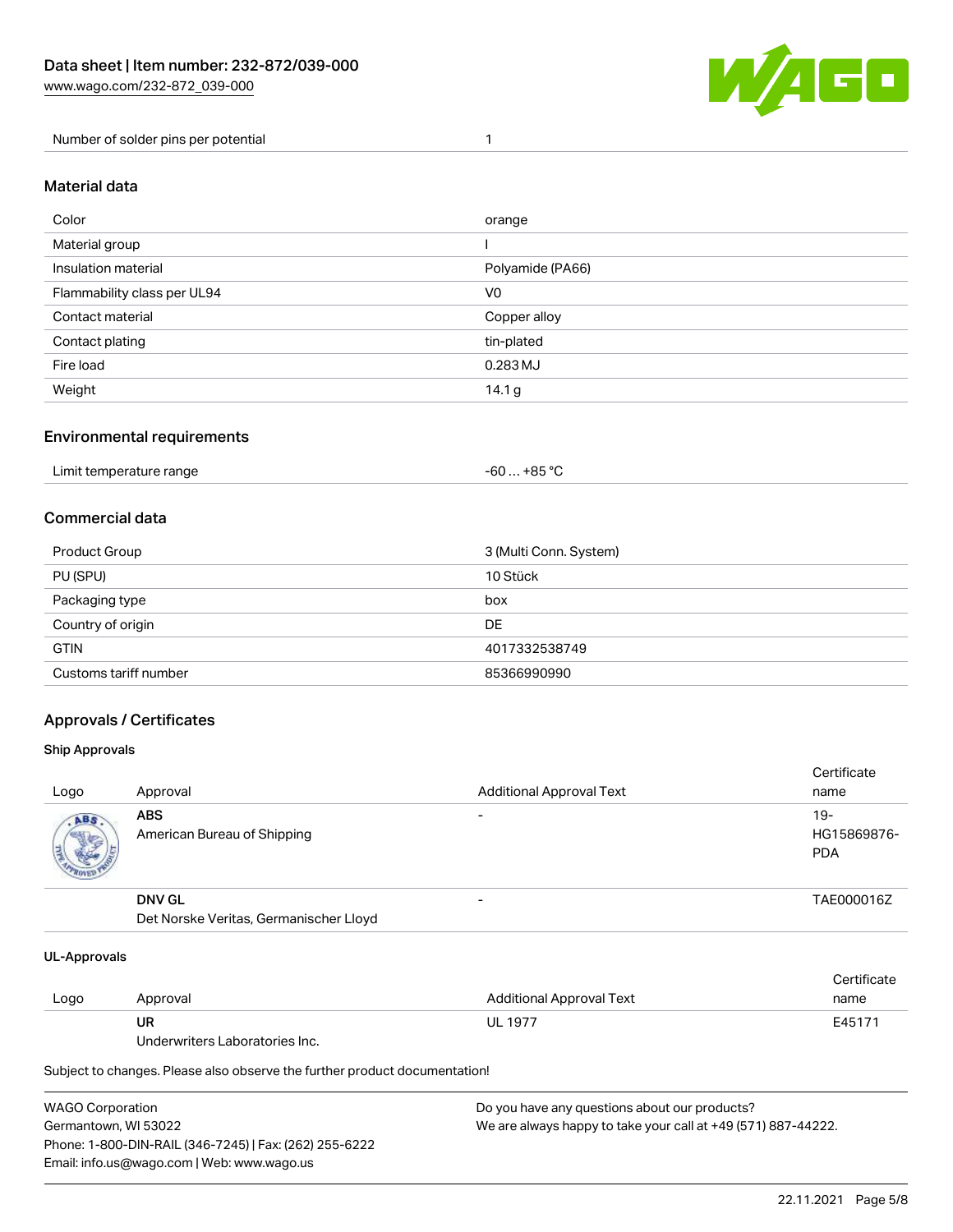



UR Underwriters Laboratories Inc. UL 1059 E45172

### **Counterpart**



Item no.731-642

1-conductor male connector; CAGE CLAMP®; 2.5 mm²; Pin spacing 7.62 mm; 12-pole; 2,50 mm²; orange [www.wago.com/731-642](https://www.wago.com/731-642)

#### Optional accessories

Testing accessories

Testing accessories

| ltem no.: 210-136<br>J)<br>Test plug; 2 mm Ø; with 500 mm cable | www.wago.com/210-136 |
|-----------------------------------------------------------------|----------------------|
|-----------------------------------------------------------------|----------------------|

|  | ltem no.: 231-662                                                                                       |                      |
|--|---------------------------------------------------------------------------------------------------------|----------------------|
|  | Test plugs for female connectors; for 7.5 mm and 7.62 mm pin spacing; 2,50 mm <sup>2</sup> ; light gray | www.wago.com/231-662 |

## Downloads Documentation

| <b>Additional Information</b> |            |        |          |
|-------------------------------|------------|--------|----------|
| Technical explanations        | 2019 Apr 3 | pdf    | Download |
|                               |            | 2.0 MB |          |

# CAD files

# CAE data

| EPLAN Data Portal 232-872/039-000 | URL | Download |
|-----------------------------------|-----|----------|
| EPLAN Data Portal 232-872/039-000 | URL | Download |

#### PCB Design

Subject to changes. Please also observe the further product documentation!

WAGO Corporation Germantown, WI 53022 Phone: 1-800-DIN-RAIL (346-7245) | Fax: (262) 255-6222 Email: info.us@wago.com | Web: www.wago.us Do you have any questions about our products? We are always happy to take your call at +49 (571) 887-44222.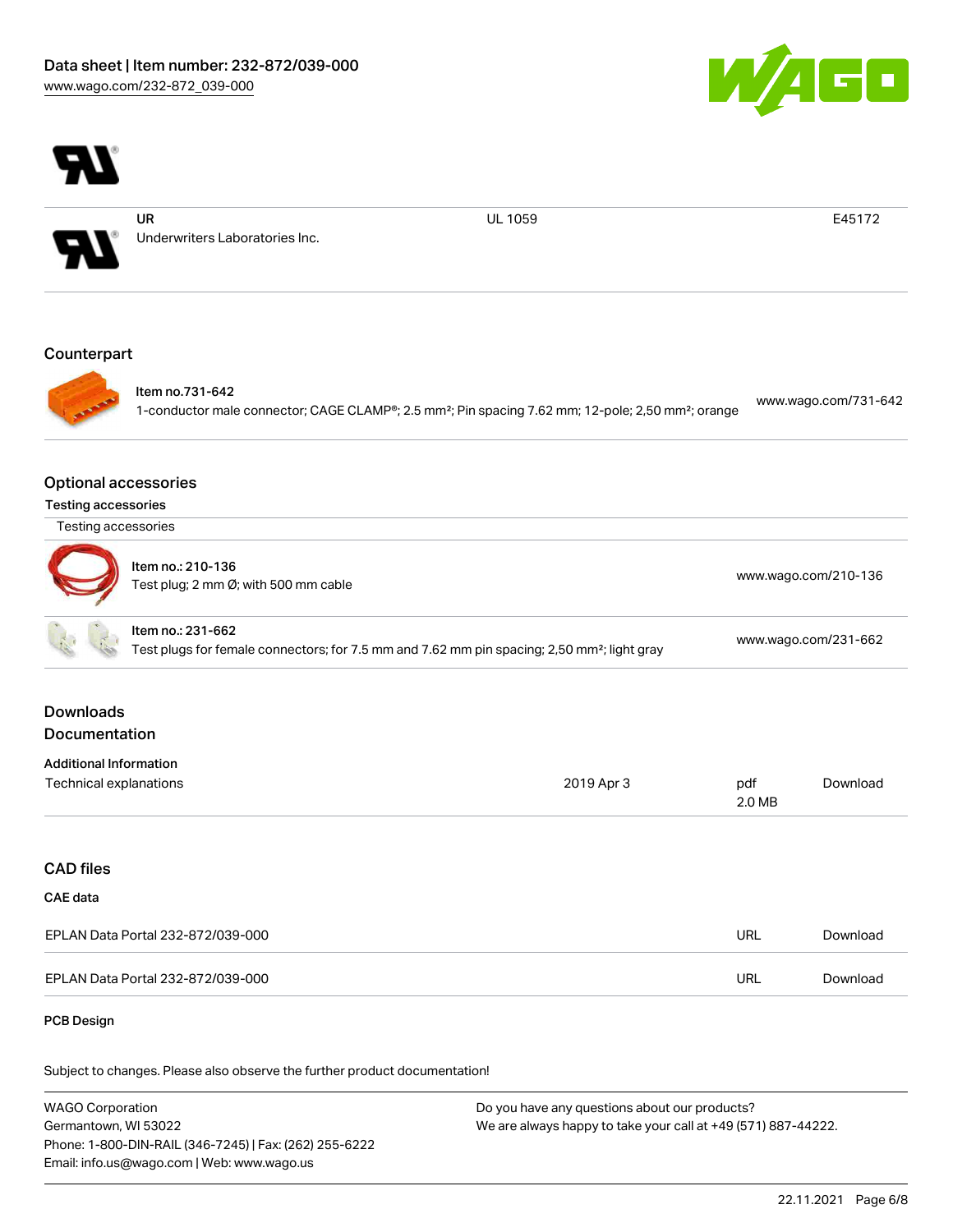

Symbol and Footprint 232-872/039-000

CAx data for your PCB design, consisting of "schematic symbols and PCB footprints", allow easy integration of the WAGO component into your development environment.

#### Supported formats:

- П Accel EDA 14 & 15
- $\blacksquare$ Altium 6 to current version
- $\blacksquare$ Cadence Allegro
- $\blacksquare$ **DesignSpark**
- $\blacksquare$ Eagle Libraries
- $\blacksquare$ KiCad
- $\blacksquare$ Mentor Graphics BoardStation
- $\blacksquare$ Mentor Graphics Design Architect
- $\blacksquare$ Mentor Graphics Design Expedition 99 and 2000
- $\blacksquare$ OrCAD 9.X PCB and Capture
- П PADS PowerPCB 3, 3.5, 4.X, and 5.X
- $\blacksquare$ PADS PowerPCB and PowerLogic 3.0
- $\blacksquare$ PCAD 2000, 2001, 2002, 2004, and 2006
- $\blacksquare$ Pulsonix 8.5 or newer
- $\blacksquare$ STL
- $\blacksquare$ 3D STEP
- $\blacksquare$ TARGET 3001!
- $\blacksquare$ View Logic ViewDraw
- П Quadcept
- $\blacksquare$ Zuken CadStar 3 and 4
- $\blacksquare$ Zuken CR-5000 and CR-8000

PCB Component Libraries (EDA), PCB CAD Library Ultra Librarian

### Environmental Product Compliance

#### Compliance Search

| Environmental Product Compliance 232-872/039-000                                  | URL | Download |
|-----------------------------------------------------------------------------------|-----|----------|
| THT female header; angled; Pin spacing 7.62 mm; 12-pole; Locking lever; 0.6 x 1.0 |     |          |
| mm solder pin; orange                                                             |     |          |

## Installation Notes

Subject to changes. Please also observe the further product documentation!

WAGO Corporation Germantown, WI 53022 Phone: 1-800-DIN-RAIL (346-7245) | Fax: (262) 255-6222 Email: info.us@wago.com | Web: www.wago.us

Do you have any questions about our products? We are always happy to take your call at +49 (571) 887-44222.

URL [Download](https://www.wago.com/global/d/UltraLibrarian_URLS_232-872_039-000)